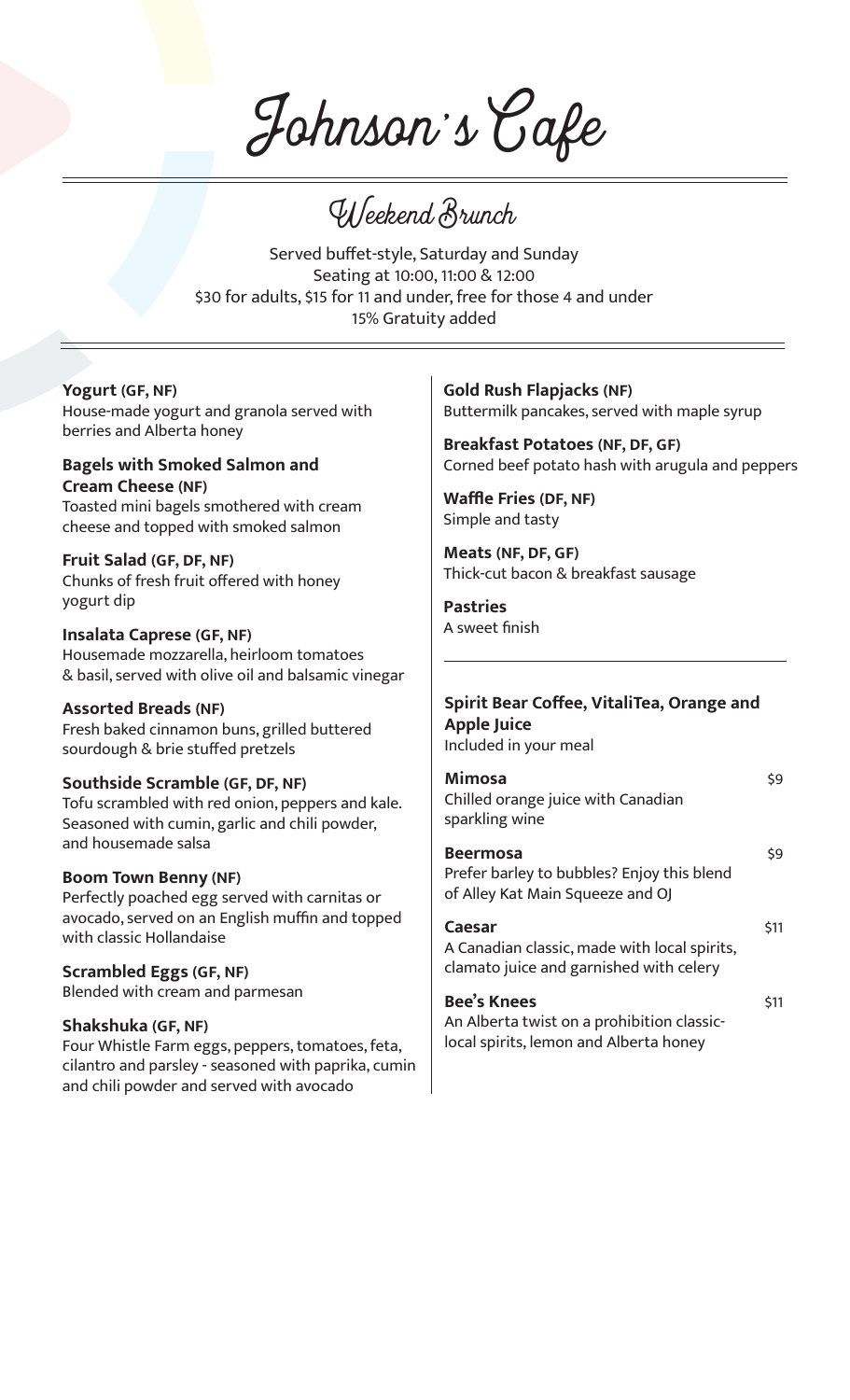# Lunch

Served Wednesday through Friday from 11:00am to 3:00pm 15% Gratuity added on groups of 12 and up A curated menu featuring signature Alberta foods- prairie-grown and produced, and transformed into special dishes with heart and creativity

**Wop May's Wings (1lbs)(DF, NF)** \$16 Chef's offering of flavours, served with Fort Edmonton's garlic aioli **Alberta Farmers' Board (NF)** \$22 House-cured meats, domestic cheeses, grilled sourdough, pickled vegetables, housemade mustard and preserves **Tostados and Dip (NF, GF)** \$9 El Mercado corn chips, served with fresh pico de gallo and sour cream Add guacamole **\$1.50 House-made Kettle Chips** \$7 **with Aioli Fort Popcorn (GF, NF)** \$7 Fresh house-made savoury popcorn for sharing **Waffle Fries (NF, DF)** \$7 Simple and tasty Snack & Share (available in Johnson's Cafe and Mahogany Room Bar)

Mains

| Kale Caesar Salad (DF, NF)<br>Charred lemon, crispy capers, shaved parmesan chees and bacon with a Caesar vinaigrette<br>Add Pork, Chicken or Halloumi Schnitzel \$5.00 extra                                                                                              | \$16.50 |
|----------------------------------------------------------------------------------------------------------------------------------------------------------------------------------------------------------------------------------------------------------------------------|---------|
| Horiatiki Salad (GF, NF)<br>Sliced cucumber, tomatoes, onions, peppers, feta and olives on a bed of lettuce with red wine vinaigrette<br>Add Pork, Chicken or Halloumi Schnitzel \$5.00 extra                                                                              | \$16.50 |
| <b>Edtreal Smoked Meat Sandwich (NF, DF)</b><br>Ten-day house brined + seasoned Montreal-style smoked meat with yellow mustard on rye.<br>Served with Alberta Slaw and Waffle Fries or Kettle Chips                                                                        | \$17    |
| <b>FEP Smoked Brisket Sandwich (NF)</b><br>Lo + slo 12 hour smoked Alberta beef brisket with aioli and marinated onions on a lightly<br>toasted artisan bun. Served with Classic Caesar Salad and Waffle Fries or Kettle Chips                                             | \$17    |
| Fort Burger (NF)<br>Housemade Alberta beef patty with aged white cheddar, arugula, chipotle mayo, yellow or<br>dijon mustard & Gull Valley vine tomatoes. Served with Alberta Slaw and Waffle Fries or<br>Kettle Chips. Add avocado, bacon or a fried egg for \$1.50 extra | \$17    |
| Harvest Burger (VEG, DF)<br>Scratch made plant-based burger (beetroot, walnuts, white beans, flax seeds, rolled oats).<br>Served with crisp lettuce, caramelized onions, black garlic aioli- on a crusty bun. Presented                                                    | \$17    |

with a Fruit Cup and Kettle Chips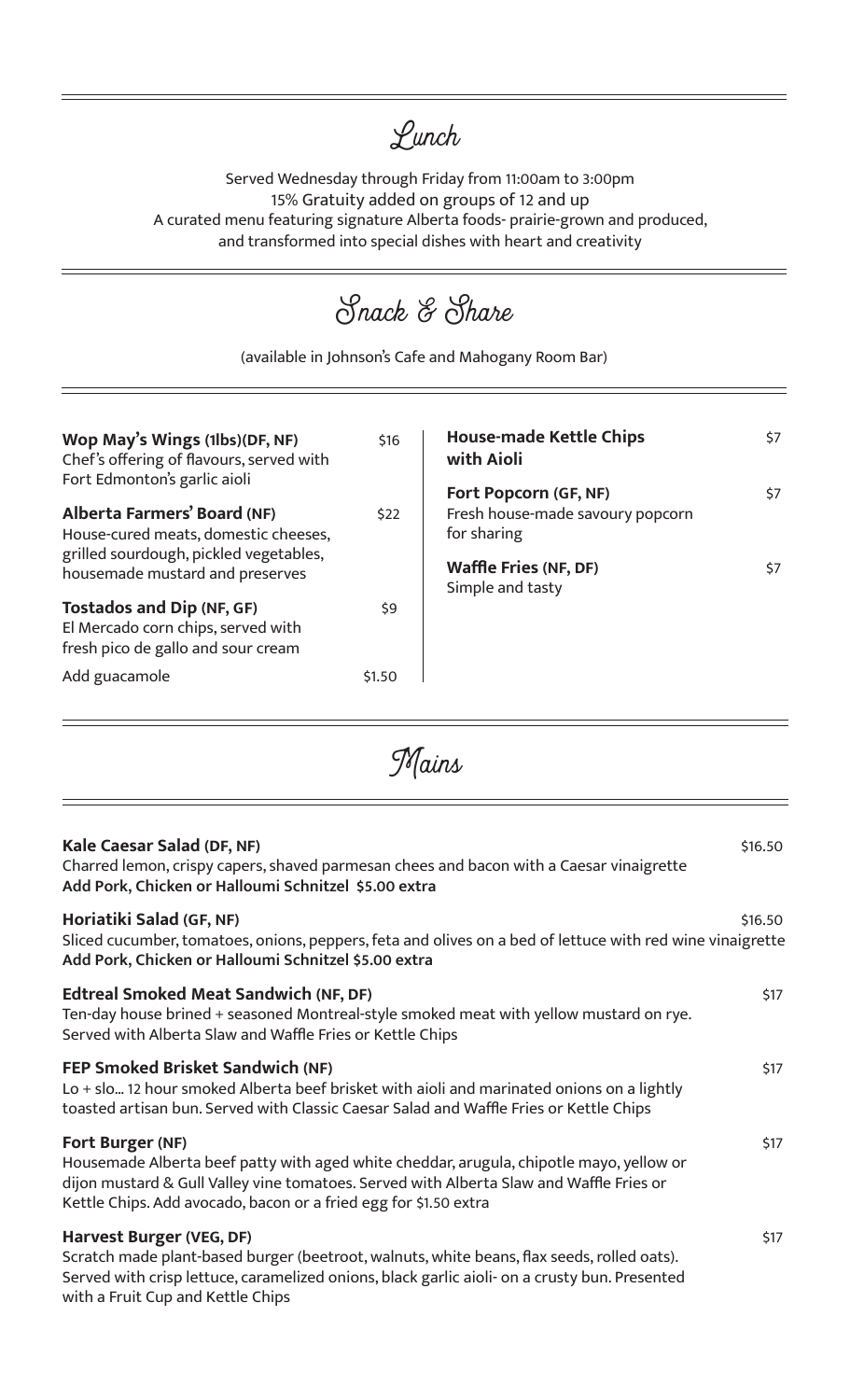#### **Tacofishious (NF)** \$17

Battered white fish, Alberta slaw, pico de gallo, avocado cream and chipotle mayo- topped with feta and lime and nestled in a grilled flour tortilla. Three per serving. Served with a fruit cup

## **Hunter Sandwich with Pork, Chicken or Halloumi Schnitzel** \$17

Pork, chicken or cheese schnitzel on a crusty bun with mushroom aioli sauce, crispy onions, cheese, tomatoes and pickles. Served with Alberta Slaw and Waffle Fries or Kettle Chips

**Junior Burger (NF)** \$13 3 oz Alberta Angus beef, simply presented with white cheddar, lettuce & Gull Valley vine tomatoes- served on a crusty bun. Served with a fruit cup and fries **Hot Dog (NF, DF)** \$11 Sometimes a kid just needs a simple dog. All beef wieners, topped with ketchup, mustard and relish. Served with a fruit cup and fries **Fort Fingers (two per order) (NF, DF)** \$11 Buttermilk battered chicken tenders, served crispy with garlic aioli. Served with a fruit cup and fries **Jasper House Cookies (NF)** \$3.50 Two cookies per order **Waffle Fries (DF, NF, V)** \$3.50/\$7 Simple and tasty **Alberta Slaw (GF, NF, V)** \$3.50/\$7 A rainbow of crisp carrots and cabbage in a lively marinade For the littles  $\mathcal A$  la Carte Sides **One scoop of ice cream** \$4.25 We invite you to Bill's Confectionary for a variety of dessert selections Desserts

Food services proudly provided by A Cappella Catering Co.

V - Vegetarian, VG - Vegan, DF - Dairy Free, GF - Gluten Friendly, NF - Nut Free \* Although these products are made without nuts, we are not a nut free facilty